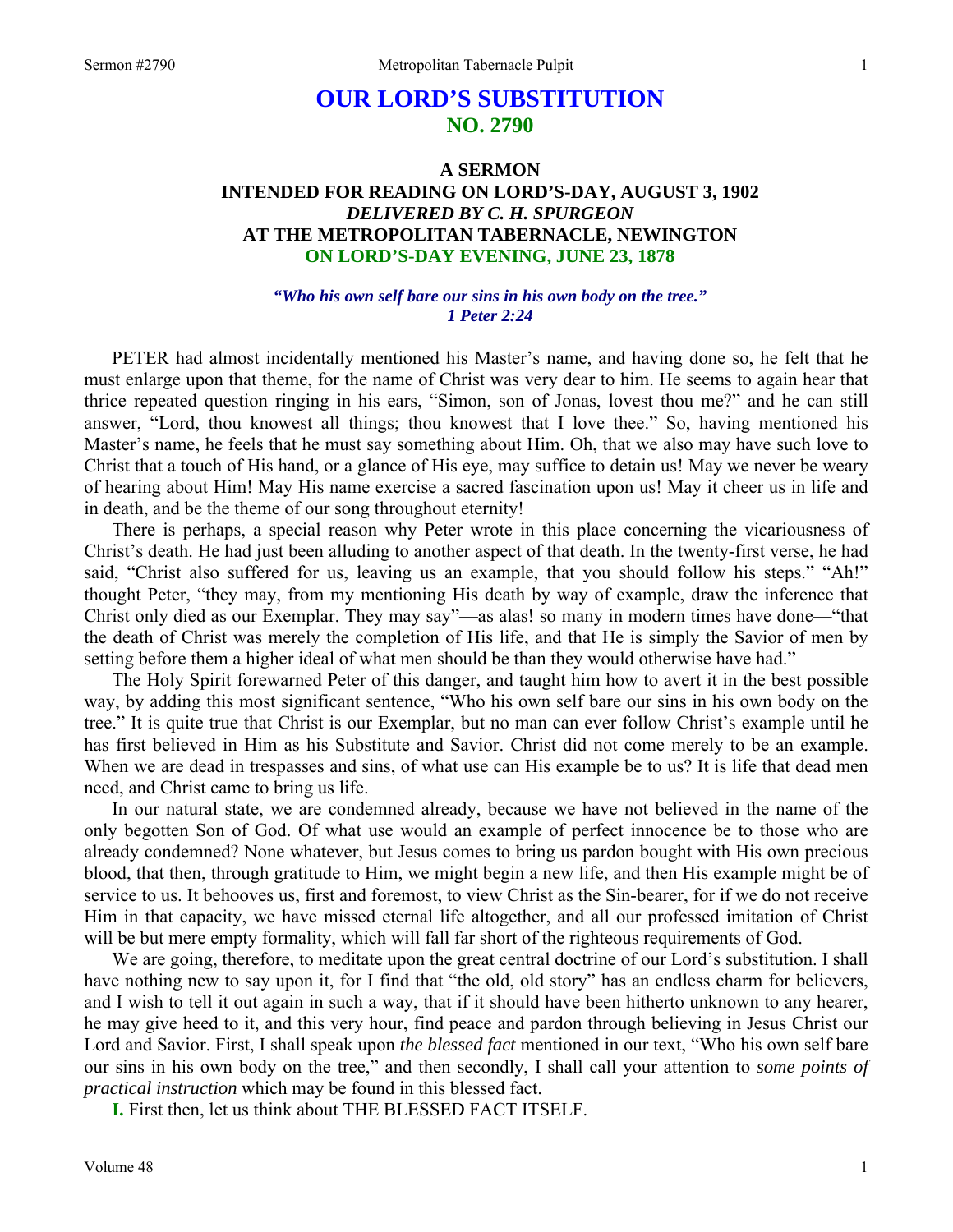That fact is that *Christ Himself bore our sins in His own body on the tree*. This fact is the sum and substance, the pith and marrow of the whole Gospel, so lay hold of it, feed upon it, and live by it. God, of old, in infinite justice, determined that sin must be punished, but He also determined to save His people, whom He had given to His Son by the everlasting covenant. How could both these results come to pass? Divine wisdom devised the plan of substitution, and Jesus Christ, the Son of God, became man, that He might be able to be the Substitute for sinners.

It was fitting that He should take that position, for He had by His covenant with the Father, assumed the place of Head of the race of mankind—the second Adam, the Lord from heaven. The people, whom He had chosen as His own, were all represented in Him, therefore, He was fully qualified to stand in their stead, and to serve and suffer in their room and place.

And He did so, first, because the sins of God's people were laid upon Him. What saith Isaiah? "The LORD has laid on him the iniquity of us all." If you carefully read through that fifty-third chapter of Isaiah, you will notice that, several times, in so many distinct words, the sin of Christ's people is said to have been transferred to Him, and borne by Him.

I remember, once, hearing a certain divine assert that sin could not be transferred, but it was, for Holy Scripture again and again declares that it was. "Blessed is the man," says David, "unto whom the Lord imputes not iniquity." The man has committed iniquity, but it is not imputed to him because it has been imputed to Christ Jesus, his Substitute, who stood in that sinner's stead, and took upon Himself that sinner's sin.

In vision, I can see the Christ of God coming forth from the Father, bearing upon His shoulders the enormous load of His people's guilt. It well near crushes Him with its awful weight, but He presses on. He is Himself perfectly innocent, but sins not His own are reckoned to Him, for "He was numbered with the transgressors; and He bare the sin of many."

In due time, in consequence of this imputation, our blessed Master bore our sins in another sense, namely, by answering for them at the bar of God. As Joseph Hart sings—

> *"Came at length the dreadful night; Vengeance with its iron rod Stood, and with collected might Bruised the harmless Lamb of God,"—*

because He was the Sin-bearer. Christ then appeared with His people's sin upon Him, so when divine justice came to punish sin, and found it upon Christ, it arrested Him, and bruised Him so sorely that He sweat, as it were, great drops of blood falling to the ground. Justice took Him off, like a malefactor, to the hall of judgment, and there was no one to declare His innocence, and to plead for His release. He was brutally scourged, and given over to the Roman soldiers, that they might treat Him as they would, for nothing was thought of Him, even as He had made Himself of no reputation.

In the hall of the Praetorian guards, all manner of insults were heaped upon His blessed person. Then they took Him out to the hill of doom, they nailed Him to the transverse wood, they lifted Him up on high, they fixed His cross in the earth, and there they let Him die, hanging by His hands and feet. Thus was He, "His own self," bearing, "in His own body on the tree," the sins of all His people, and all the while, His soul was being tortured with sufferings that cannot be described in human language.

We must be perfectly pure, as He was, before we can even begin to understand how sin must have affected Him. We must be perfectly happy, as He was, before we can comprehend how He suffered when He was enduring the wrath of God for our sakes, and was forced to cry, "My God, My God, why hast thou forsaken me?" That was because He was bearing the consequences of our sin. He took the sin upon Him, and therefore, He also took the sorrow which resulted from the sin. He took the place of the guilty, so He must suffer the penalty which they had incurred, and the text tells us, as a matter of fact, that He, His own self, bore our sins in His own body on the tree.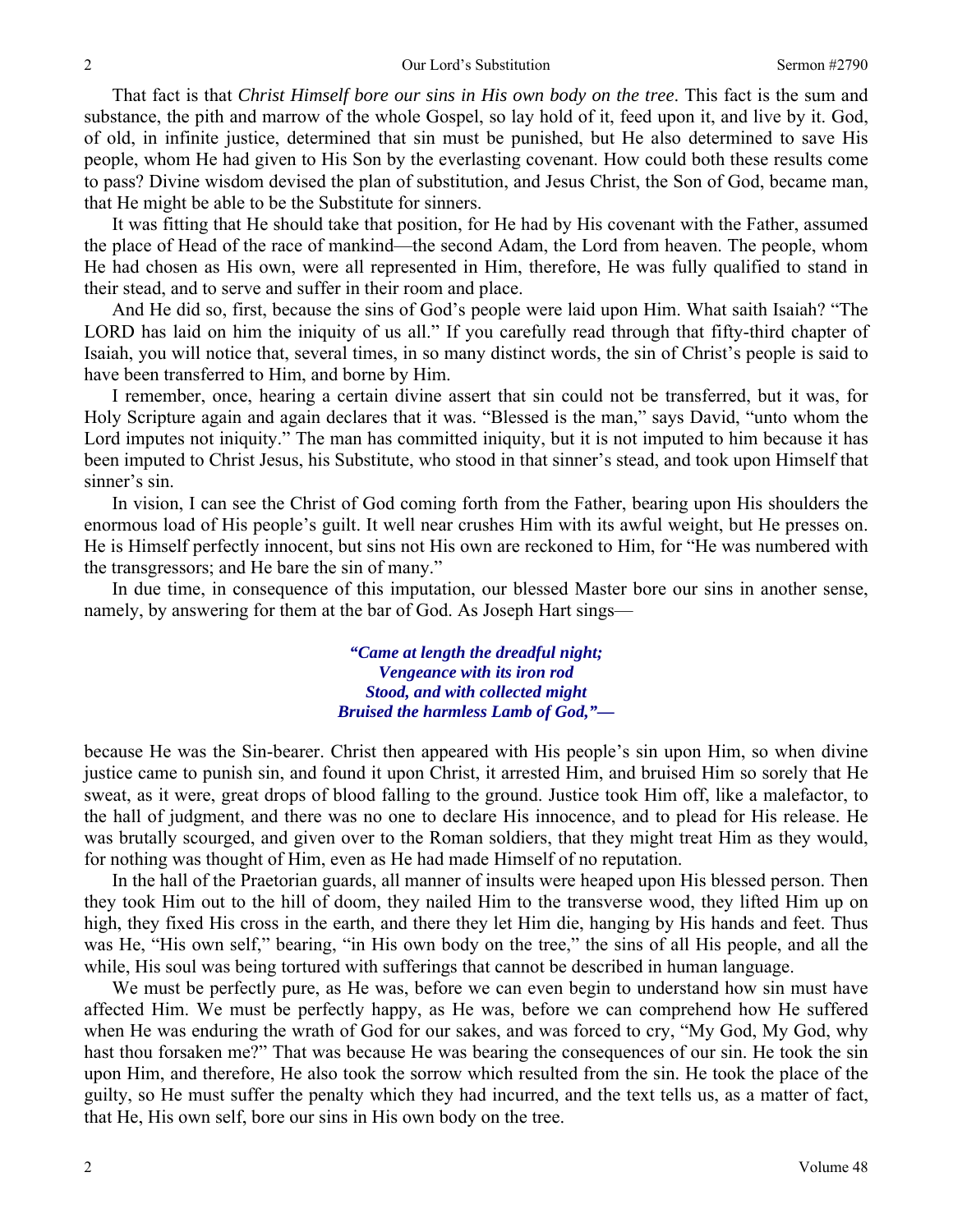Before we pass on, let us draw the right inference from this blessed fact, namely, that if Christ bore our sins, we need not bear them—nay, we do not bear them. If, as a believer in Jesus, I know that He bore my sin, it cannot be on my back and also on His. It cannot be that He took the sin upon Himself, yet left it upon me. A thing cannot be in two places at one time, so if He bore my sin, I am clear. Again is verified the text I quoted to you just now, "Blessed is the man unto whom the LORD imputes not iniquity." How can He impute it to him when He has already imputed it to Christ, and caused Christ to suffer in that man's stead? So there, again I say, is the very core of salvation, the heart of the Gospel— Christ suffering in the room, and place, and stead of all who believe in Him.

Note carefully the words of the text. It says, not only that Christ bore our sins, but from the full, unqualified expression that is used, it is implied that *He bore them all,* "Who his own self bare our *sins,"* that is to say, whatever sins a believer has ever committed, or ever will commit, Christ bore them on the tree.

Sins original and sins natural, sins actual and practical, sins of thought, and word and deed, heinous sin—blasphemies, uncleanness, those that are thought to be the minor sins—evil imaginations, hasty words, I will not go on with the list, for time would fail me to get to the end of it, but when you have mentioned all the sins you can think of, I can still say that the text covers them all, "Who his own self bare our sins"—not some of them, not the greater ones, not the lesser ones to the exclusion of the greater, but *all* our sins—"in his own body on the tree."

## *"Covered is our unrighteousness, From condemnation we are free."*

And the text, from its unguardedness, teaches us that *Christ completely bore all our sins,* "Who his own self bare our sins." They were all laid upon Him, and He did effectually carry them away, and make an end of them. He bore them "to the tree," says the margin, and crucified them there; He carried them, upon His shoulders, up to the cross and there, once and for all, annihilated them, so that they have ceased to be.

O my soul, rejoice as you do look upon the Sin-bearer, who made a full, complete, and absolutely acceptable atonement, finished transgression, made an end of sins, made reconciliation for iniquity, and brought in everlasting righteousness, as it was foretold that the Messiah would do. In this, we do rejoice, yea, and will rejoice.

The text also implies, from its being free from any kind of limitation that *Christ alone bore them,*  "Who his own self bare our sins." There was no Peter, or James, or John, to help Him in His hour of deepest need, nor did an angel tread that winepress side by side with Him. Alone and singlehanded, our great Champion entered the arena, and won the victory for us. Let this be one of the chief articles in our creed henceforth and forevermore.

I say to the man who calls himself a priest, "No, sir, I do not want any absolution from you, even though you may be a lineal descendant of the apostles—through Judas Iscariot—for I am perfectly satisfied with the forgiveness which I have obtained by faith in Christ Jesus. You say that you can offer for me 'the unbloody sacrifice of the mass' in order to help in the putting away of my sin, but I need nothing of the kind, for Christ, 'His own self, bare our sins in his own body on the tree."

On that tree, He Himself said of His atoning sacrifice, "It is finished." "This man, after he had offered one sacrifice for sins for ever, sat down at the right hand of God; from henceforth expecting till his enemies be made His footstool. For by one offering he hath perfected for ever them that are sanctified." Let these words roll out like a thunder peal, and let all men know that there is no need of any addition to that sacrifice—either of penance, or purgatory, or human merit, or priestly power—nor can there be any repetition of it. Love's redeeming work was done by Christ alone, and in Him we rest, and in Him alone.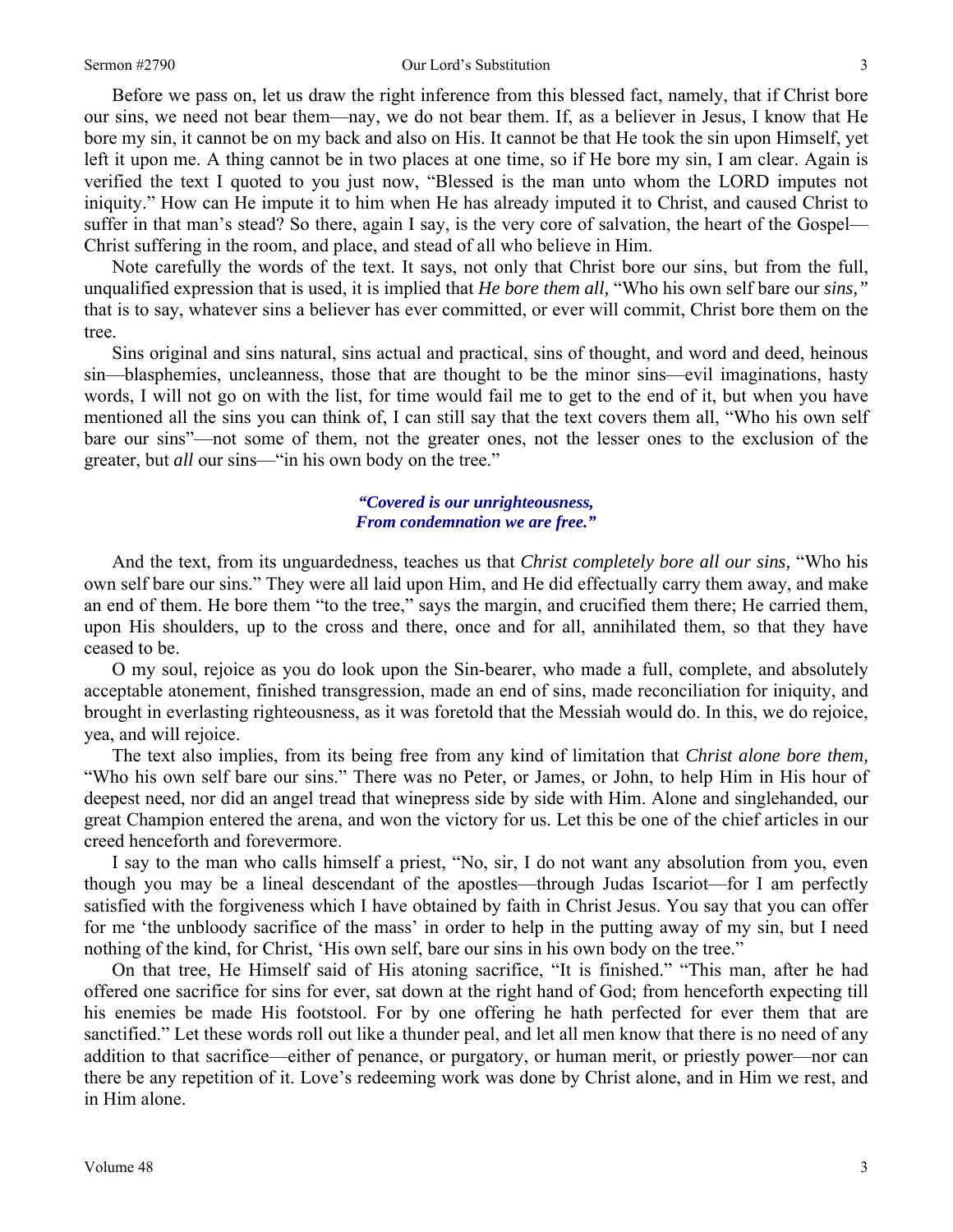The sweetness, however, of this passage lies in the fact that *Christ bore our sins*. Come, brethren and sisters, can we all say that—"Christ bore our sins"? I am not now talking of the general aspect of the work of Christ, for it had a special aspect to believers, and the full blessings of the atonement only comes to them. "Christ loved the church, and gave himself for it."

Can we say, then, "Who his own self bare our sins"? Let me put it in the singular, and pass it round to each one here, can you say, my friend, "Who his own self bare *my* sins in His own body on the tree"? My sins, so many and so heavy, and once so terrible to me—He bore them, bore them all, and I am clear, and free from every charge because He bore them.

This is being saved. I trust Christ and know, in consequence, that He bore my sins—then I am saved. How many of you are thus saved? May the heart-searching Spirit of God go from soul to soul, and constrain you to give a true answer, and if you cannot reply in the way we wish, give the other answer, and say, "I do not know that Christ did bear my sins." When you get home, write that down, and look at it, "I am not trusting in Christ. I have no part nor lot in Him. My sin is pressing upon me, but I have no saving interest in Christ."

I think that if you were to write that down legibly with pen and ink, and then sit down a little while and think it over, it might be much more useful to you than any word of mine. "No, sir," you say, "I should not like to write that." But surely, you may write what is true. A man ought not to be afraid to know the truth about his spiritual state, nor yet to write it for his own eyes to see.

I do not ask you to print it in the newspaper or in a book, but just to put it down for your own information, "I am without Christ, I am an unbeliever, I am still in my sins. If I die as I am, I shall be lost." Oh, may God grant that you may see your true condition, and feel it, and not rest until you can say, "Now I have believed, and I know that Christ, His own self, bore my sins in His own body on the tree." If you are trusting Him, you know that He did so. Your faith is the evidence of your election, and the proof of your redemption, and if you do but simply and completely trust Him, He has saved you, and you may rejoice in the fact that, in the sight of God, you are fully and freely forgiven.

**II.** Now, secondly, I am to call your attention to SOME POINTS OF PRACTICAL INSTRUCTION which may be found in the blessed fact mentioned in our text.

I always like to be as practical as possible in my preaching, and I think there are, in this great truth of our Lord's substitution, some practical lessons which we shall do well to learn.

The first is this. *See the self-sacrifice of Christ, and imitate it*. Jesus Christ bore our sins in His own body on the tree. He was not constrained to do it. He might still have remained in heaven, sharing in all His Father's glory forever, but out of love and pity for us, He descended from His divine eminence, veiled His Godhead in our humanity, and came to earth among the sons of men that He might bear His people's sins up to the tree, and away from the tree. Can anybody measure the self-denial of the Savior in acting thus? Is it possible for us to estimate the stoop of love, and the amazing suffering which He endured for us? Then, let us learn from Him what self-sacrifice means.

I do not believe in our service for Christ always being pleasant. If we are truly His servants, there will sometimes be a galling of the shoulders by the yoke of our servitude, and we shall delight to be thus galled for His sake.

Has any Christian ever given what he ought to give until he reaches the pinching point when he has to deny himself in order that he may give to God's cause? Has any Christian ever done for his Savior what he ought to do, if he has not come to the point of real self-denial in it? To go to the Sabbath school class when it is a pleasing duty, is all very well, but in the service of our Master, we ought to keep on at such work, even if the brain should be weary, and if, in such trying weather as we often have, it should seem to be almost impossible to get through it.

I have sometimes heard it said, "Oh, but the Lord cannot expect us to do that!" There are two ways of looking at that expression. I do not expect much from some people, but from those for whom Christ died, from those whose sins He bore, we ought to expect anything and everything of which they are capable, if they act up to the measure of their sacred obligations.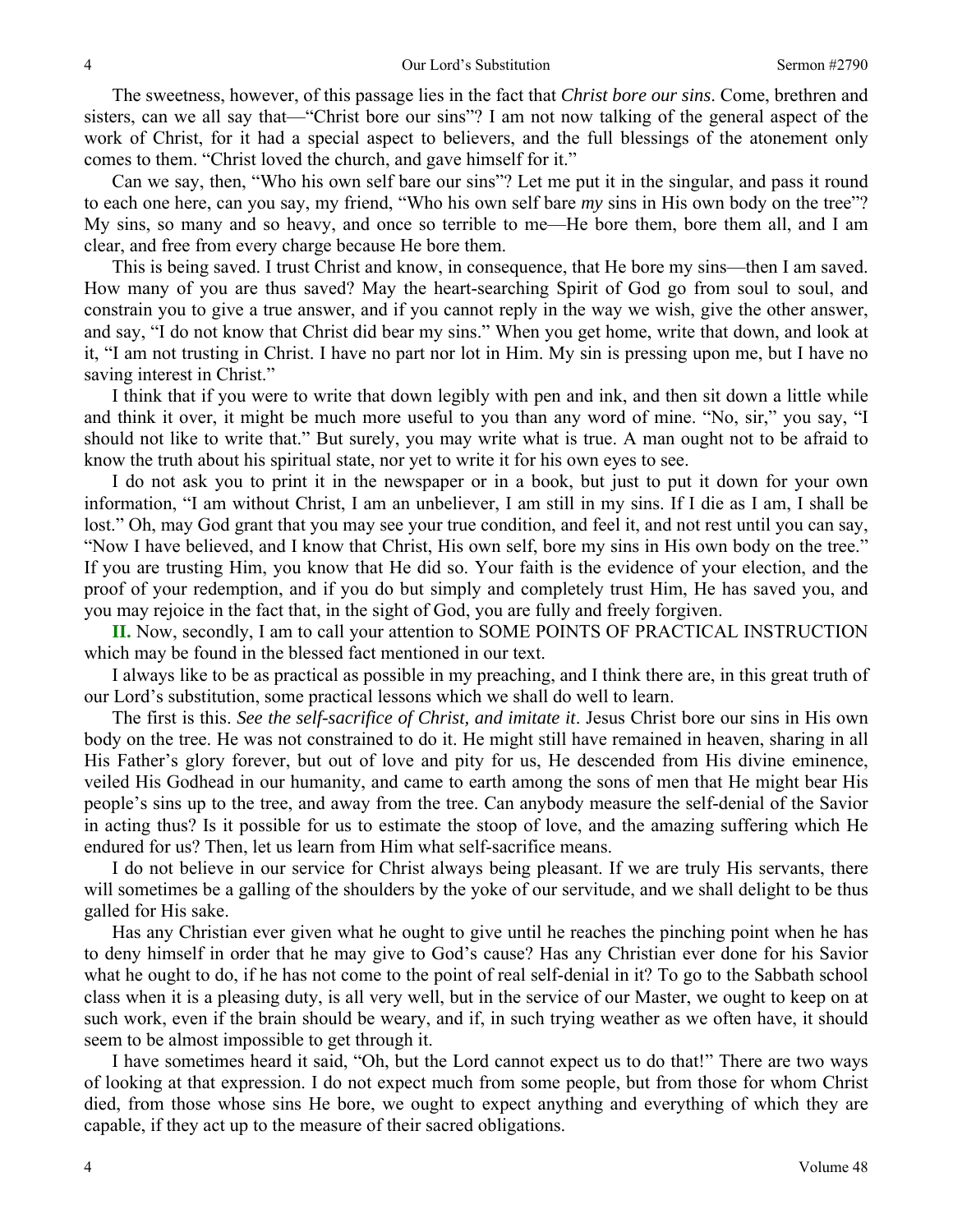#### Sermon #2790 **Sermon #2790** Our Lord's Substitution 5

Many servants of our Lord Jesus Christ have been content to be poor, or have been satisfied to abide in a very lowly station in life, or have been willing to go to distant lands, and suffer great privations and hardships, and the secret of their willingness to deny themselves has been that each of them could truly say, "Christ denied Himself for my sake, He bore my sin on Calvary's cross, and if His blessed and perfect shoulders could bear the load of my sin, shall I not bear the far lighter load of His service? Shall I not take His yoke upon me, and learn of Him, as He has bidden me do?"

Are you worried by the little troubles of the family? Are you getting tired of trying to bear a testimony for Christ in the workshop? Are you becoming weary, my brother, or my sister? Then remember what Paul wrote to the Hebrews, "Consider him that endured such contradiction of sinners against himself, lest ye be wearied and faint in your minds." Think how He bore your sins, and from this moment feel, "I will count self-denial to be a luxury if I may but exhibit to Him my love, and let Him see that I am not altogether oblivious of that which He endured for me."

Come, beloved, can you not be stirred up to some nobler form of love than you have ever before known? Is there not something more that you could do, or something more that you could suffer, by way of proving your love to Him who, His own self, bore your sins in His own body on the tree?

In the next place, *see what abasement there was in Jesus Christ bearing our sins*. Up, up, up, our soaring thoughts may fly, but we can never reach the height of His magnificence in the eternal world with the Father, yet down, down, down He comes, till He is a poor man—nay, more, a despised man, a suffering man, a condemned man, a crucified man, a dead man, lying in a borrowed tomb! That is a wondrous stoop, but the greatest condescension of all is indicated by that expression in our text, "Who his own self bare our sins."

Well, then, what say we concerning this abasement of our Lord? Why, surely, that we ought to be ready to be despised and reproached for Christ's name's sake. I think we get off wonderfully easy in these days, compared with what some Christians have had to bear for Christ's sake and the Gospel's, yet in days gone by, some of us have known what it was to have all manner of evil spoken against us falsely, and to be reviled again and again for Christ's sake.

It is a good thing when a Christian minister feels that he has given up his character and everything else to Christ, so that, if men choose to slander and abuse him, he will bear it all so long as he may thereby but honor Christ, and keep his conscience clean.

If you are a Christian, you must expect to be dragged through all the muddy pools that your persecutors can find. If you do even a little wrong, they will magnify it a thousand times, and if you do no wrong at all, the most blameless life will not enable you to escape from the envenomed tongue of slander. If that is your lot, just bear it, be willing to be Christ's servant, to be, as the apostle Paul was, Christ's branded slave, bearing in your body the marks of the Lord Jesus. Say, to your Lord, as Thomas Haweis wrote—

> *"If on my face, for Thy dear name, Shame and reproaches be, All hail reproach, and welcome shame, If Thou remember me."*

I know that some of you young people get dreadfully frightened at the ugly epithets which have been applied to you. Perhaps you say that you do not like to be ridiculed because you are a Christian. Why, you ought to be proud of such treatment! Just adopt the very nickname that they give you, and let it be to you what the stars and garters are to the nobility of England, bear it as the insignia of a Knight Companion of the Cross of Christ. The Lord grant you grace in this matter, to account the reproach of Christ to be greater riches than all the treasures of Egypt!

Those two things are, I think, clearly enough set forth in the text—our Savior's self-sacrifice and self-abasement, and it is equally clear that those who would be His followers should imitate Him, as far as they can, in both these respects.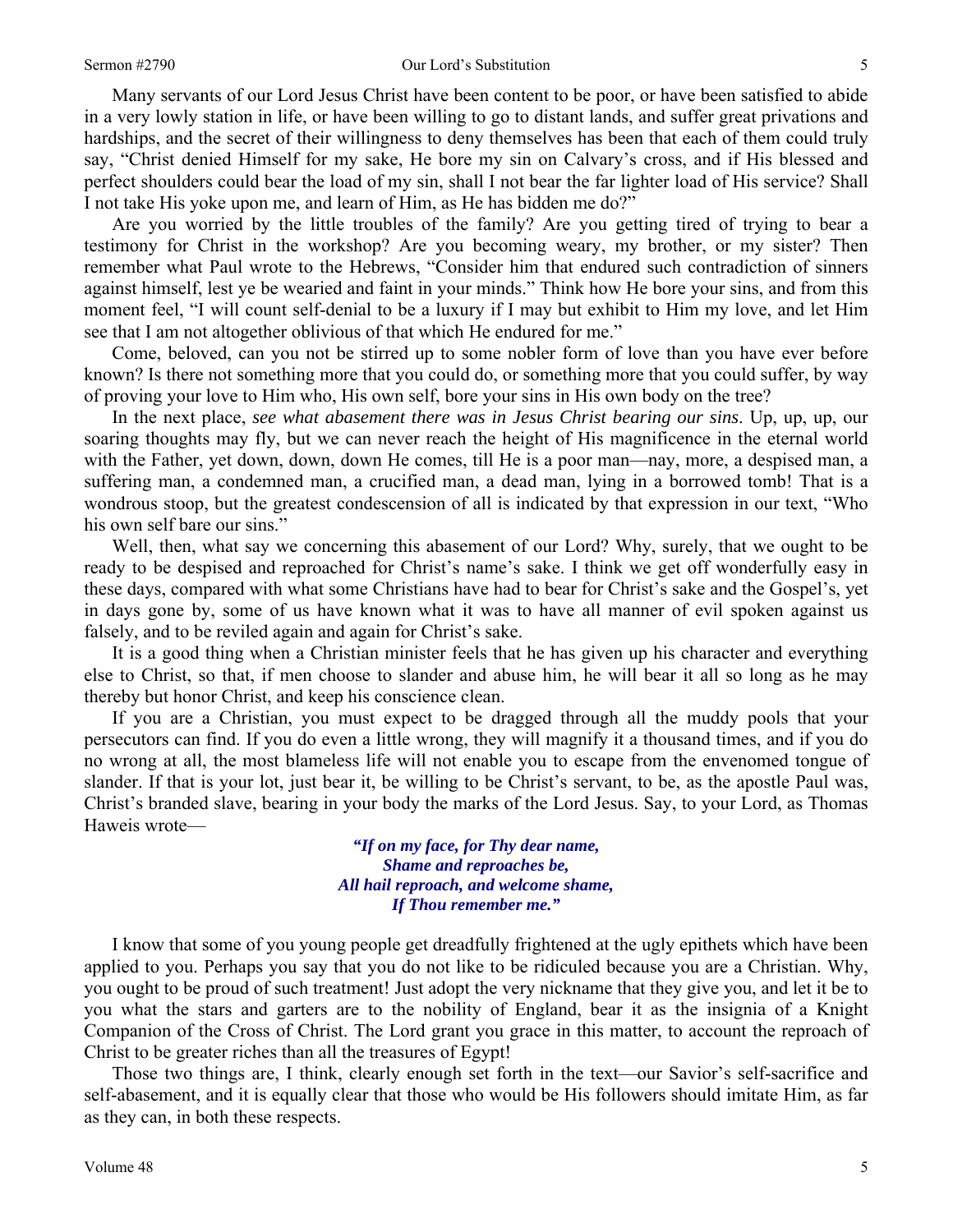Notice, next, *our Savior's willingness,* as it is set forth in the text, "Who his own self bare our sins." There was in His self-sacrifice and self-abasement, the utmost spontaneity, freeness, voluntariness. Nobody pressed Him to it, He His own self did it, and He did it of Himself, unprompted, unsolicited. No sinners followed at His heels, crying, "Blessed Savior, bear our sins for us." No necessity, except the wondrous love of His own great heart, constrained Him to be a Sin-bearer. He could truly say, "Lo, I come: in the volume of the book it is written of me, I delight to do thy will, O my God." He told His disciples that He had a baptism to be baptized with, and that He was straitened until it was accomplished. He loved us so much that He could not be content without dying for us.

Now, mark, this is the way in which we ought to serve God—freely, cheerfully, gladly. I dislike, above all things, that kind of holiness into which a man has to be flogged, for it could only be a mockery of holiness, I loathe that generosity which only flows through much pumping, and that work for Christ which results from such a remark as this, "You must do it, somebody will think ill of you if you don't." Bear your fruit to Christ freely, do not need to have it forced, like hothouse grapes. Grow on the wall, and bear your fruit freely. The best juice that comes from the grape is that which leaps from it on the first pressing, and the best grace in the world, the best piety, the best virtue, the best service, is that which a man freely yields to Christ and His cause.

We say that one volunteer is worth five pressed men in the defense of one's country, and I am sure that he is. The mercenary is but a poor tool compared with the noble citizen who grasps his sword to defend his hearth and home, and in the service of Christ, troops of slaves may be urged forward, but they never do anything for Him.

It was said of the Persians that whenever they went to battle, you could hear the sticks of the captains who were beating the soldiers to make them fight, and they won no victories. Look, on the other hand, at the brave Spartan, he was glad at the very thought of fighting, he lived in it. He was a born lion, and he rushed to the fray, delighted to be in the fiercest conflict. He was the man to win battles, and so is it with the Christian, to whom the service of God is his holiday—his *holy day*. To serve the Lord Christ, in any way that is possible to him, is his highest ambition. He does not wish to be excused, he desires to be invited. As the eagles gather to the place where the carcass is, so do men of this stamp gather to the spot where the service of God can best be carried on. Leap to the front, Christians, leap to the front, and let no one hold you back, for if Christ willingly suffered for us, we ought willingly and gladly to serve Him.

I ask you, next, to notice *the actualness of our Lord's substitution,* "Who his own self"—what? Proposed to bear our sins? Oh, no, that rendering will not do! We must try again. "Who his own self promised to bear our sins"? No, no, that is not correct. "Who his own self began to bear our sins, and then became tired of the task"? No, yet I have read, in somebody's book, something very much like that. "Who his own self talked about bearing our sins"? "Who his own self had a good word to say in commendation of somebody else who would bear our sins"? No, none of these are correct readings, for our Lord's substitution is something actual and real.

He bore our sins, and bore them, not according to fiction or imagination, but "in his own body"—in His own hands, His own feet, His own side—"His own self bare our sins in his own body on the tree." The bearing of our sins was as real as our sins themselves were. Well, then, let us take care that we render to the Lord Jesus whatever actual service we can in return for His actual sacrifice for us.

Did you ever hear a thrilling sermon or a very stirring speech about serving the Lord, and as you listened to it, did you keep on saying to yourself, "Yes, I will do that, I will excel others in earnestness, I will make great sacrifices for the cause of God, I will be very prayerful, I will be one of the most devoted Christians who ever lived"? So you talked, and patted yourself on the back and said, "Well done!" but you never did anything, yet you gave yourself the credit for doing it.

I have heard of a man, who owed a great deal of money, and when a bill became due, he got it renewed, and then he came away, and said, "There, that is all right now," and when the bill became due again, he did the same, yet he never paid sixpence of the debt, but he always walked away, and seemed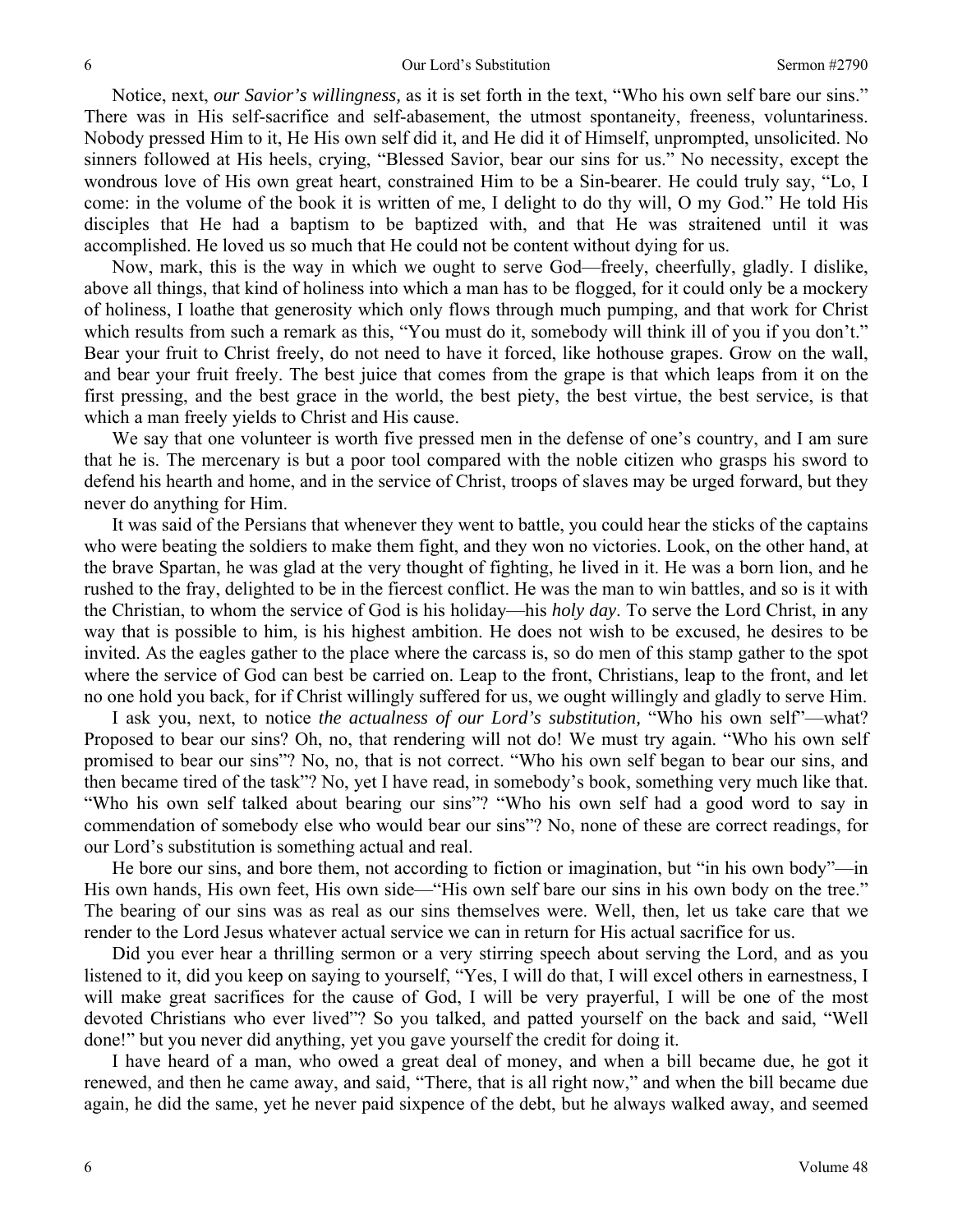as pleased as if it had been paid. We have far too many professing Christians of that kind, they are great at moving and seconding resolutions, and making fine speeches, but nothing ever comes of them.

Now, in our Lord's case, there was actual, solid service and suffering for us, so do not try to put Him off, brother, with good determinations, and with the repetition of those determinations again and again. Come, now, for the love we bear His name, let us really get at actual service for Him. If it is only the teaching of one poor little boy to read his Bible, it will be far better than talking about what we mean to do, even if we utter it with commanding eloquence which might move the nations. To drop two-pence into the offering box will be better than writing a fine essay on liberality, and never giving anything. To breathe one real fervent prayer to God will be better than a long parade of your own excellences, or a doleful talk about the sad declension of the church, and I know not what besides.

There is nothing that can take the place of real service for Christ. We have a great deal of talk from some people who do very little work. I sometimes wish that those who write me long epistles about various plans and schemes, and who draw out elaborate details of what could be done if everybody gave so much, would only give their share, and not make any plans at all. We can all make plans when we want them, but a more important thing is to take our share and to do our part in the actual work. If we all do that, some of us will be following our Lord better than we are now doing.

My last observation is this, *Notice the strong personality of our Lord's substitution,* "Who *his own self* bare our sins *in his own body* on the tree." He did not employ anybody else to accomplish the great work of our redemption, but He did it Himself, in His own proper person. You and I do not believe in sponsors, but assuredly, one of the worst forms of sponsorship is that of a man getting somebody else to do his work for Christ. I sometimes admire the way in which certain persons, who have no special gifts, will try to get others to do what they themselves cannot do, that is quite right.

A friend said to me, "I have often wished to preach the Gospel, but I am slow of speech, and I have come to years at which I cannot expect to ever become fluent, so I want to find somebody who has a ready tongue, and who can speak well for my Master. I wish you could tell me of such a man." I said that I thought I knew several, but what would be the good of them? "Because," said he, "I will keep one, I will find the means for his support so long as he will go about, and preach Jesus Christ." That seemed to me to be a right thing, especially when the gentleman said, "I do speak for Christ as much as I can."

Many Christian people say, "We are doing a great deal at our church, we have an excellent Sunday school, we have an admirable Tract Society, we have a capital Young Men's Institute." Wait a moment, friend, and let us sit down, and figure it all out. What class do you take in the Sunday school? "Oh, ahem! ahem! I don't take any." I thought so, but what part do you take in the tract-distribution? Oh, there are fifty or sixty distributors, sir!" Yes, but what part do *you* take in it? None at all, I can see. "Well, our church does a great deal for home missions." But what do *you* do for home missions?

I see that some of you smile at this personal question, I wonder whether that is because you would not like to be pushed into a corner in that way! But I want to push you into that corner, I want to get you to answer—without any personal questioning from me—by taking stock of yourself. An owl is a fine bird to look at, but he is a very small bird when he is plucked, he is nearly all feathers, and I think that a great many Christian professors are very like owls. They are fine birds to look at, but it is mostly feathers, just see whether it is mostly feathers with you?

Let me remind you of our text, "Who his own self bare our sins in his own body on the tree." There is a poor Christian woman lying bedridden, she very seldom has a visitor, do you know her? "Yes, I know her, and I got a city missionary to call upon her." But the text says, *"Who his own self* bare our sins." Poor Mary is in great need. "Yes, I know sir, and I asked somebody to give me something to give to her." Listen, "Who *his own self* bare our sins *in his own body* on the tree." There is your sister, who is unconverted. "Yes sir, I know it, and I—I—I have asked Mrs. So-and-so to speak to her." "Who *his own self* bare our sins." Can you not get to that point, and do something your own self? "But I might do it badly." Have you ever tried to do it at all? I do believe that personal service for Christ, even when it is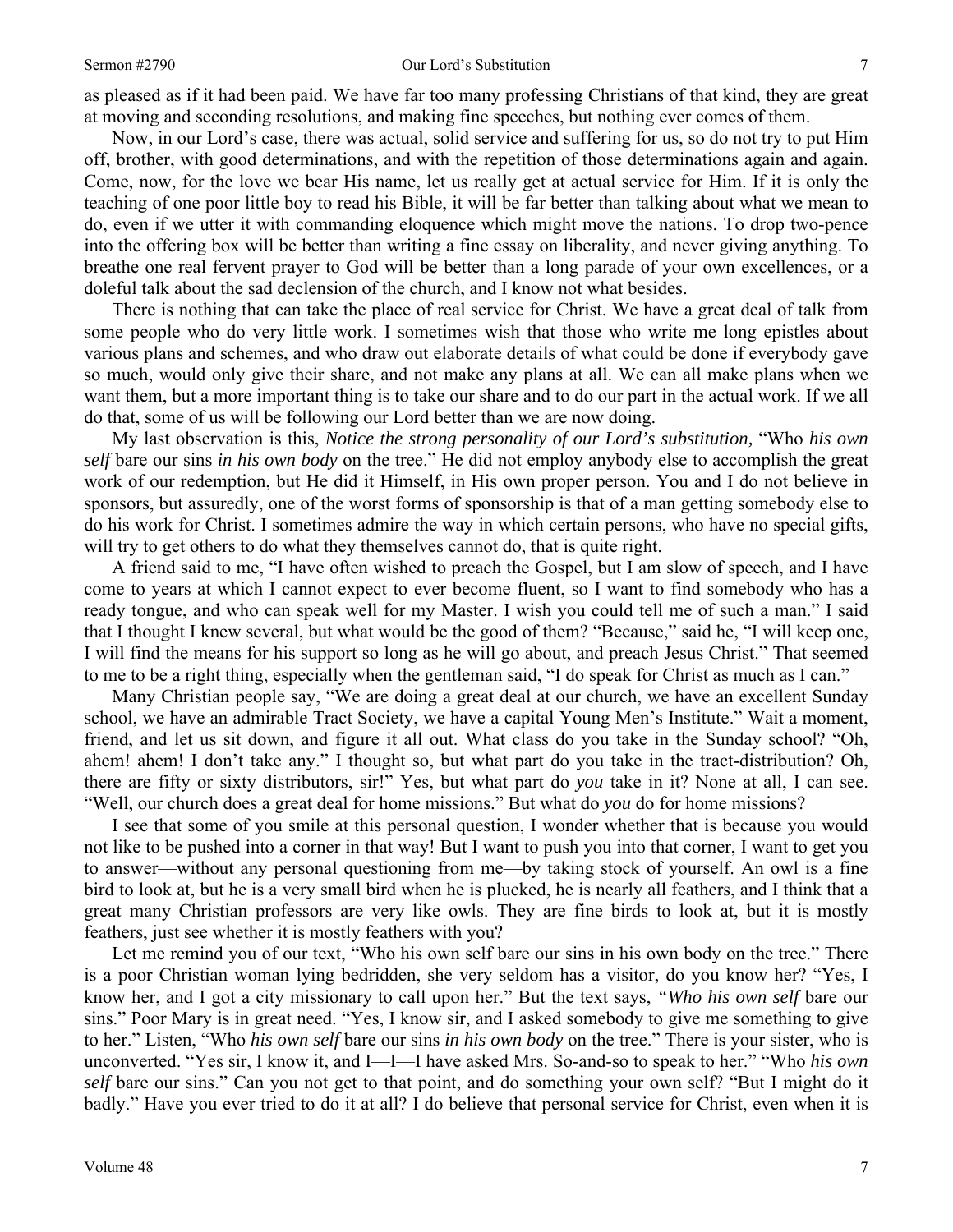far from perfect, is generally much more efficient than that sort of substituted service which so many prefer.

Oh, if we could but get all those who are members of our churches personally to serve the Lord Jesus Christ, what a powerful church we should have! Would not the whole South of London soon feel the power of this church of more than five thousand members, if you all went to this holy war—each man, each woman, by himself or herself? But it is not so, many of you just talk about it, or propose to do something, or try to get other people to do something. "Well, but really, sir," says one, "what could I do?" My dear friend, I do not know exactly what you could do, but I know that you could do something. "Oh, but I have no abilities, I could not do anything!"

Now, suppose I were to call to see you, and meeting you in your parlor, I were to say, "Now, my dear friend, you are no good to us, you have no abilities, you cannot do anything." I am afraid that you would be offended with me, do you not think that you would? Now, it is not true, is it? You can do something, there never yet was a Christian who had not some niche to occupy—at least one talent to lay out in his Master's service.

You young people, who have lately joined the church—little more than boys and girls—begin personally to serve Christ while you are yet young, or else I am afraid that we shall not be able to get you into harness in later life. And even those who are encumbered with large families and great businesses, or with old age and infirmities, yet say, nevertheless, "We must not sit still, we must not be idle, we must do something for our Lord and Savior Jesus Christ, we must serve Him who, His own self, bore our sins in His own body on the tree." In the spirit of this text, go forth, and even before you go to bed, do something to prove your love to Jesus, and unto His name be glory forever and ever! Amen and Amen.

# **EXPOSITION BY C. H. SPURGEON**

# *1 PETER 2*

**Verses 1-3.** *Wherefore laying aside all malice, and all guile, and hypocrisies, and envies, and all evil speakings, as newborn babes, desire the sincere milk of the word, that ye may grow thereby: if so be ye have tasted that the Lord is gracious.* 

If you have once had that sweet taste in your mouths, you will wish to have it always there, and you may do so if you continue to drink the unadulterated milk of the Word, and do not sour that good milk through tempests of malice, and envy, and evil speaking.

**4.** *To whom coming,—* 

We should be always coming to Christ, we have come to Him, and we are coming to Him, and we will keep on coming to Him, "To whom coming,"—

**4.** *As unto a living stone,—* 

Sinking down, settling, resting on that stone—always pressing closely upon Christ, "To whom coming, as unto a living stone,"—

**4-5.** *Disallowed indeed of men, but chosen of God, and precious, ye also, as lively stones, are built up a spiritual house, an holy priesthood, to offer up spiritual sacrifices, acceptable to God by Jesus Christ.* 

All of you, who are in Christ Jesus, are the living stones in this spiritual temple, and you are also priests, who offer up spiritual sacrifices. You need no material temple, for you are yourselves the temple. You need no other priest save the great High Priest who has gone into the heavenlies, for you are yourselves priests unto the Most High God.

**6-8.** *Wherefore also is it contained in the scripture, Behold, I lay in Sion a chief corner stone, elect, precious: and he that believeth on him shall not be confounded. Unto you therefore which believe he is precious: but unto them which be disobedient, the stone which the builders disallowed, the same is made*